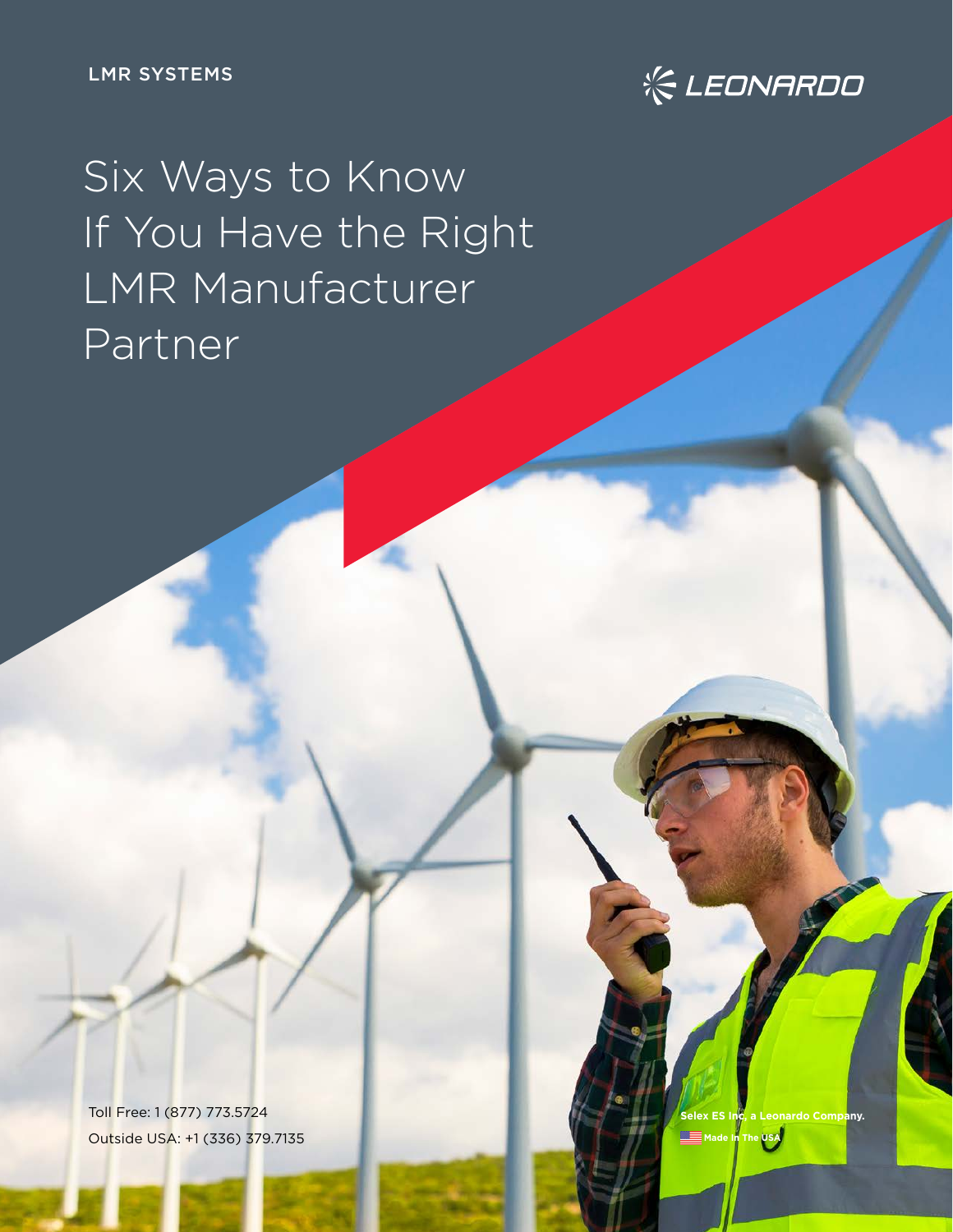# **CONTENTS**

| <b>INTRODUCTION</b>                                                 |   |
|---------------------------------------------------------------------|---|
| <b>ONE: A ROBUST PORTFOLIO</b><br>OF LMR SOLUTIONS                  | 2 |
| <b>TWO: LMR PRODUCTS THAT</b><br><b>ADAPT AS TECHNOLOGY CHANGES</b> | 2 |
| THREE: LMR OPEN STANDARDS<br><b>INTEROPERABILITY</b>                | 3 |
| <b>FOUR: A GUARANTEE OF</b><br>PRODUCTS AND SUPPORT                 | 3 |
| FIVE: A FULLY SUPPORTED<br>LOCAL RESELLERS NETWORK                  | 4 |
| <b>SIX: DEPENDABLE CUSTOMER</b><br><b>SERVICE AND SUPPORT</b>       | 4 |
| <b>YOUR NEXT STEP</b>                                               | 5 |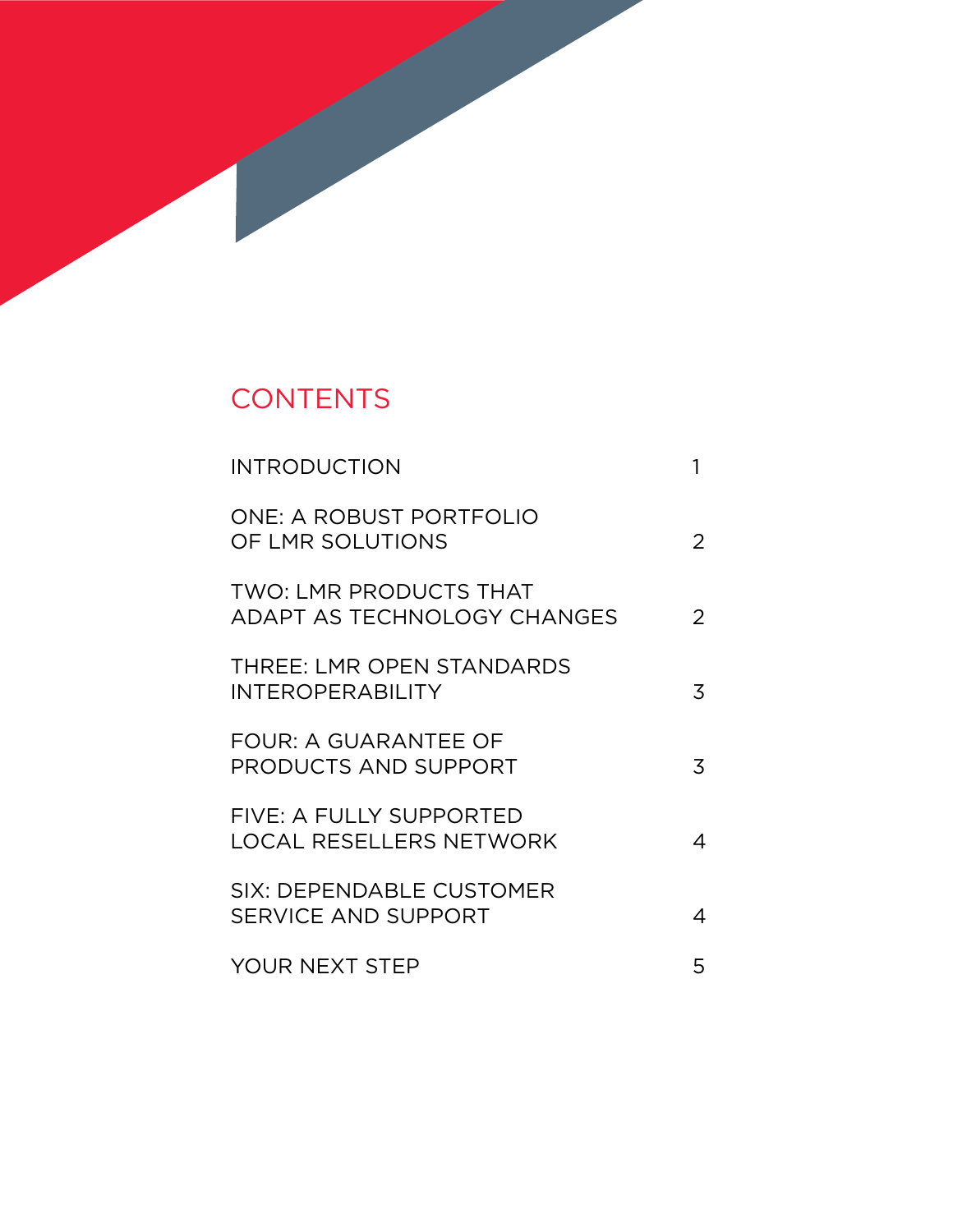<span id="page-2-0"></span>

## **DO YOU HAVE THE RIGHT LMR MANUFACTURER PARTNER?**

In the world of land mobile radios, whether you build critical communications networks or use them, it's essential to forge trusting relationships with partners who will help you succeed. The investment is substantial, the missions are critical, and the stakes are high.

You may be rethinking your existing relationships with LMR manufacturers or looking to expand your product offerings — either way, this guide shares crucial considerations about what to look for when partnering with an LMR manufacturer.

[Read on for the points, tips](#page-3-0) and advice.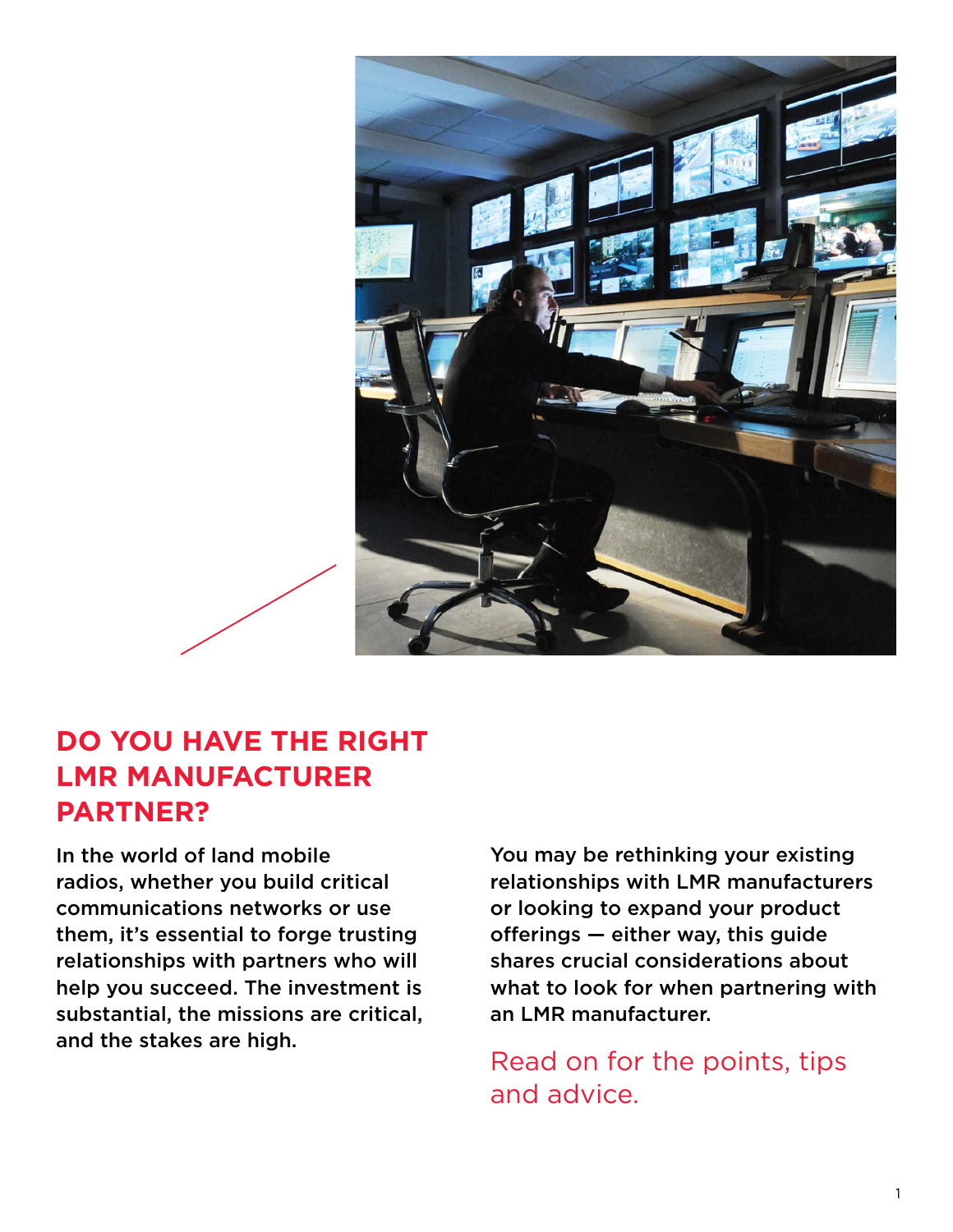## <span id="page-3-0"></span>**SIX WAYS TO KNOW IF YOU HAVE THE RIGHT LMR MANUFACTURER PARTNER**

#### **ONE: A Robust Portfolio of LMR Solutions**

Communication needs are unique to each agency and organization—coverage area, scalability factors, integration with legacy infrastructure, and budgets, to name a few. Be sure your manufacturer's portfolio has the depth and breadth that allows you to design viable network solutions not only for today but also for future needs. For example, your customer may want DMR Simulcast, but Simulcast is not an option for DMR—only P25.

If you feel forced into using a particular manufacturer for compatibility reasons or if you are making compromises on equipment or performance to fit a budget—don't, there are better options for you. Look for a manufacturer with innovative ways to problem-solve, so your network is optimized to support its users and community.

At Leonardo, we offer software-defined solutions for DMR, P25 and Tetra with features like simulcast and trunking, giving you a wide range of options to design and build a stable LMR network with confidence and without additional hardware.

#### **TWO: LMR Products that Adapt as Technology Changes**

Leaders in LMR products and solutions wouldn't be leaders if they didn't seek to advance critical communications technologies. But be careful of manufacturers with a track record of quick product obsolescence that help their bottom line at your expense. Be sure to partner with a manufacturer whose products easily adapt to changing technology without requiring an entirely new system while obsoleting their existing system.



Leonardo builds its LMR solutions on software-defined platforms that accommodate network changes and adaptations. This allows users to upgrade their base stations from analog to DMR Tier II, Tier II or P25 without requiring the purchase of new equipment.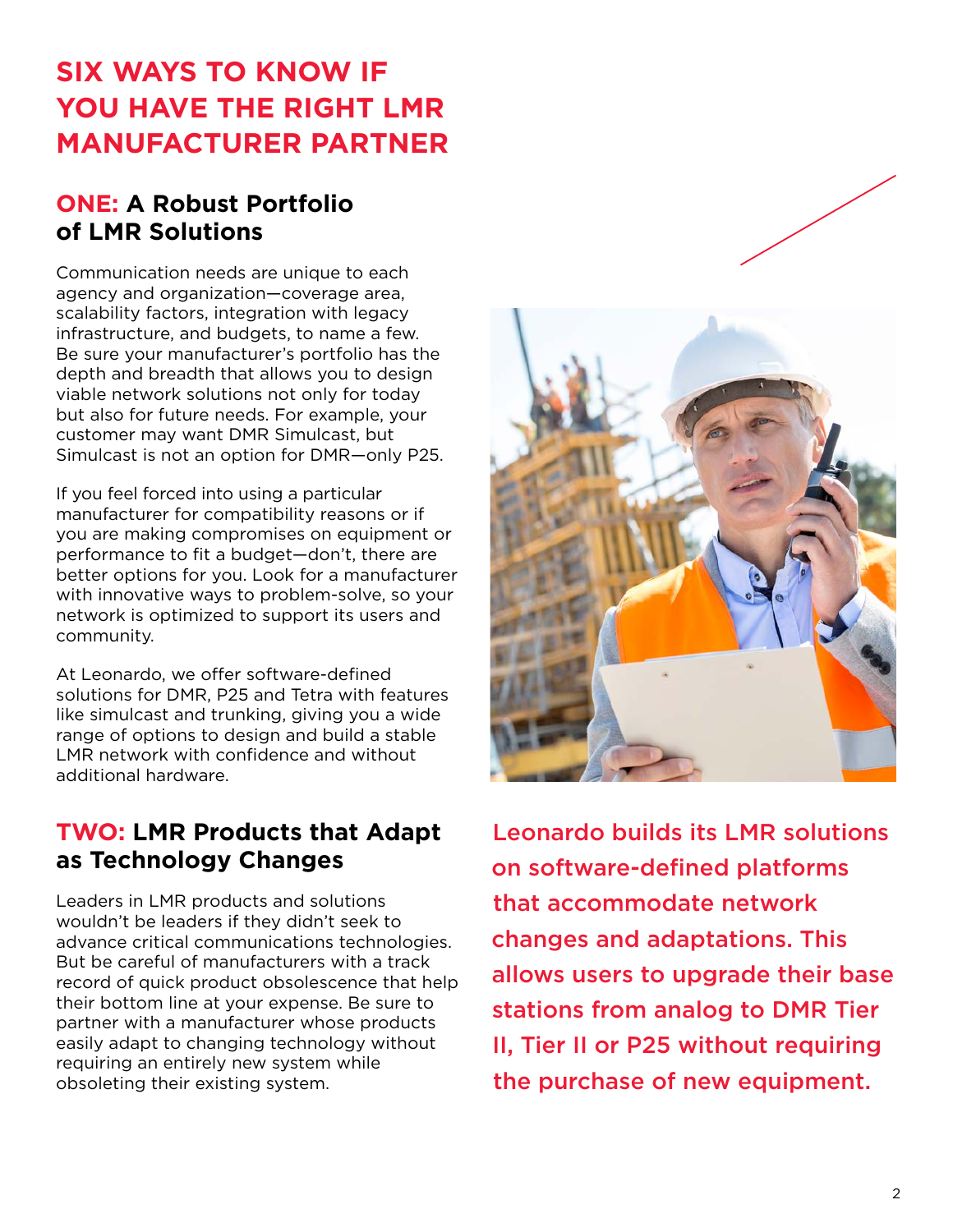#### <span id="page-4-0"></span>**THREE: LMR Open Standards Interoperability**

Of all the LMR product manufacturers out there, which one do you choose? You choose the ones that add value to your LMR network, making it the best it can be. LMR product interoperability is crucial to achieving network performance to meet the demands of your missions. Find a manufacturer who embraces LMR open standards rather than offering only proprietary technologies, which are designed to increase project costs at the user's expense. Ultimately, open-standard solutions allow resellers to design a system that best meets the technical needs for users at a fair price.



Leonardo is not only committed to using LMR open standards, we hold nineteen interoperability certificates from major manufacturers like Motorola, Kenwood, and Tait, providing you with more options and flexibility than you can find anywhere else. You can see a complete list of the certificates Leonardo holds on the [DMR Association](https://www.dmrassociation.org/leonardo.html)  [website](https://www.dmrassociation.org/leonardo.html).

#### **FOUR: A Guarantee of Products and Support**

It takes confidence for a company to offer a guarantee and customers should be very wary of a company who doesn't. Warranties, service and support agreements, and money-back guarantees are all signs that a company stands behind their product offerings. A solid guarantee protects your network, your customers and your investment without having the worry that equipment will fail or become obsolete. Do your homework and find a reputable partner by asking questions, talking to references, and comparing notes. If you're not 100% comfortable shaking hands, then keep looking for a manufacturer you trust and who will support you in the spirit of alliance and partnership.

Leonardo prides itself on offering the best guarantee in the industry—our Peace of Mind Guarantee that includes:

- **›** A 10-year guarantee on product obsolescence
- **›** A 5-year warranty on parts and labor
- **›** A commitment to interoperability and open standards

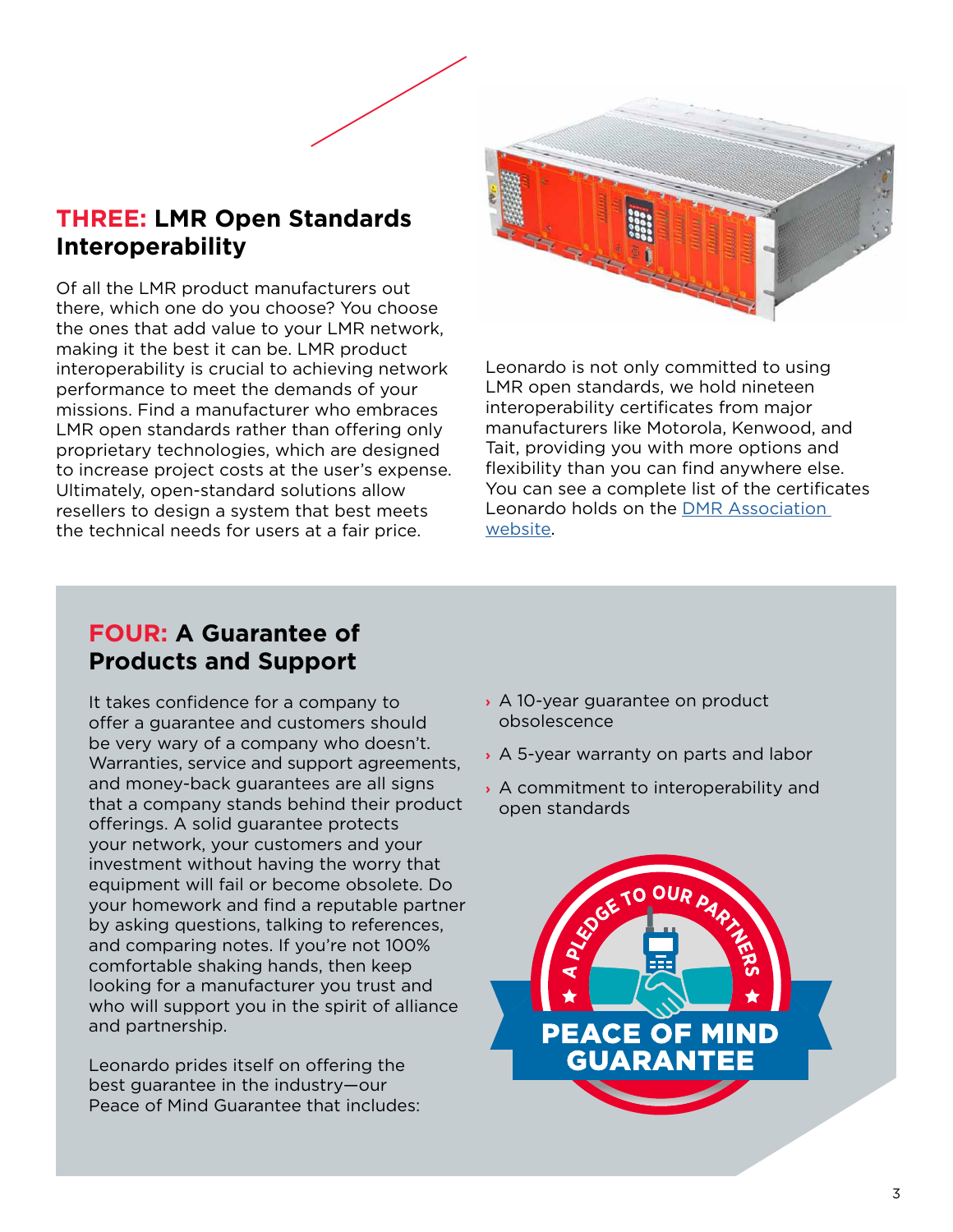#### <span id="page-5-0"></span>**FIVE: A Fully Supported Local Resellers Network**

Although some end-users of land mobile radios work directly with the manufacturer, it is much more common for them to work with a local reseller when purchasing equipment or building out a communications network. They have a depth of industry knowledge and play an integral role as they advise customers and help them design the best possible LMR solution for their needs. You need these local resellers to be unencumbered by restrictions that some manufacturers have. This includes limiting product offerings, mandates to meet specific sales quotas, the promotion of products that might not be in your best interest or even worse, forcing the reseller to turn over the relationship in favor of a direct sale cutting out the reseller and local presence altogether. Before entering into a manufacturer partnership, be sure to know what guidelines come with the agreement.

Leonardo fully supports and appreciates its trusted local resellers. Unlike our competition we don't enforce sales quotas, restrict products or force direct sales practices. We provide all our reseller partners with quality products at a fair price, backed by our unmatched Peace of Mind Guarantee and a set of tools for success before, during and after the sales process.

#### **SIX: Dependable Customer Service and Support**

No one has to tell you how important it is to find an LMR manufacturer who backs their products with dedicated customer service and timely technical support. Find a responsive partner who can quickly assess the situation and resolve issues as soon as possible. Above all, your critical communications network must be reliable without fail.

It's hard to find better service and support than Leonardo's commitment to answering your needs 24/7 with care and urgency. We don't just provide our resellers and end-users with equipment. We are there for them both before and after the sale is complete.

We hope you find these tips helpful in your search for a suitable LMR partner manufacturer. If we can help answer questions or if you'd like a one-on-one conversation about the kind of manufacturer you're looking for, reach out to us today.